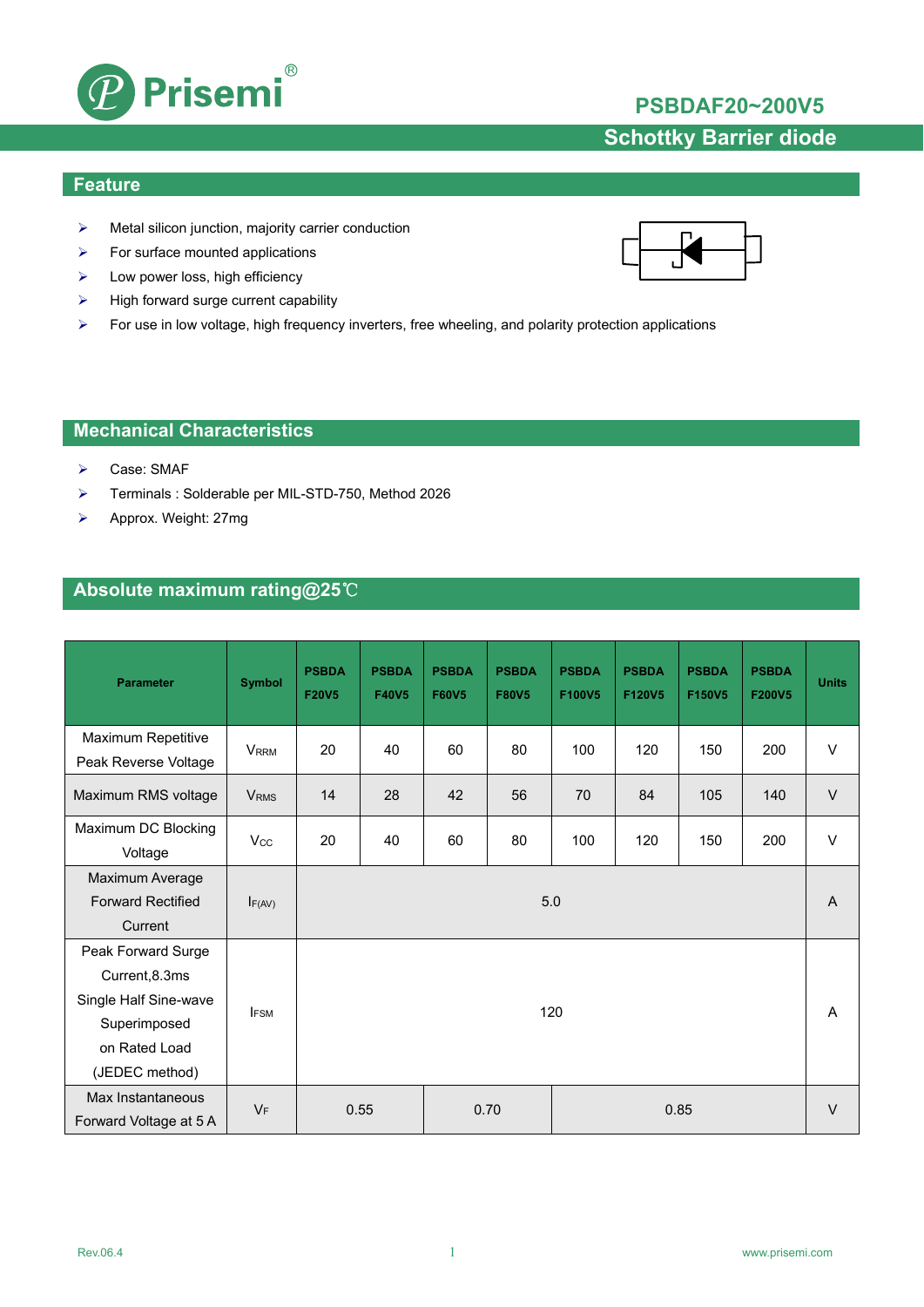# **Schottky Barrier diode PSBDAF20~200V5 PSBDAF20~200V5**

#### **Absolute maximum rating@25**℃

| <b>Parameter</b>                                       | Symbol           | <b>PSBDA</b><br><b>F20V5</b> | <b>PSBDA</b><br><b>F40V5</b> | <b>PSBDA</b><br><b>F60V5</b> | <b>PSBDA</b><br><b>F80V5</b> | <b>PSBDA</b><br>F100V5 | <b>PSBDA</b><br>F120V5 | <b>PSBDA</b><br>F150V5 | <b>PSBDA</b><br>F200V5 | <b>Units</b> |
|--------------------------------------------------------|------------------|------------------------------|------------------------------|------------------------------|------------------------------|------------------------|------------------------|------------------------|------------------------|--------------|
| Maximum DC Reverse<br>Current $Ta = 25^{\circ}C$       | <b>I</b> R       |                              | 1.0                          |                              |                              |                        |                        |                        | mA                     |              |
| at Rated DC Reverse<br>Ta = $100^{\circ}$ C<br>Voltage |                  | 50                           |                              |                              |                              |                        |                        |                        |                        |              |
| <b>Typical Junction</b><br>Capacitance <sup>1)</sup>   | $C_j$            |                              | 500                          | 300                          |                              |                        |                        |                        |                        | pF           |
| <b>Typical Thermal</b><br>Resistance <sup>2)</sup>     | $R_{\theta$ JA   | 60                           |                              |                              |                              |                        |                        | $^{\circ}$ C/W         |                        |              |
| Operating Junction<br><b>Temperature Range</b>         | $T_j$            | $-55 - 150$                  |                              |                              |                              |                        | $^{\circ}$ C           |                        |                        |              |
| Storage Temperature<br>Range                           | $T_{\text{stg}}$ | $-55 - 150$                  |                              |                              |                              |                        | $^{\circ}$ C           |                        |                        |              |

(1)Measured at 1MHz and applied reverse voltage of 4V D.C

(2)P.C.B mounted with 2.0"x2.0"(5x5cm) copper pad areas.

#### **Typical Characteristics**



Fig.1 Forward Current Derating Curve

Fig.2 Typical Reverse Characteristics

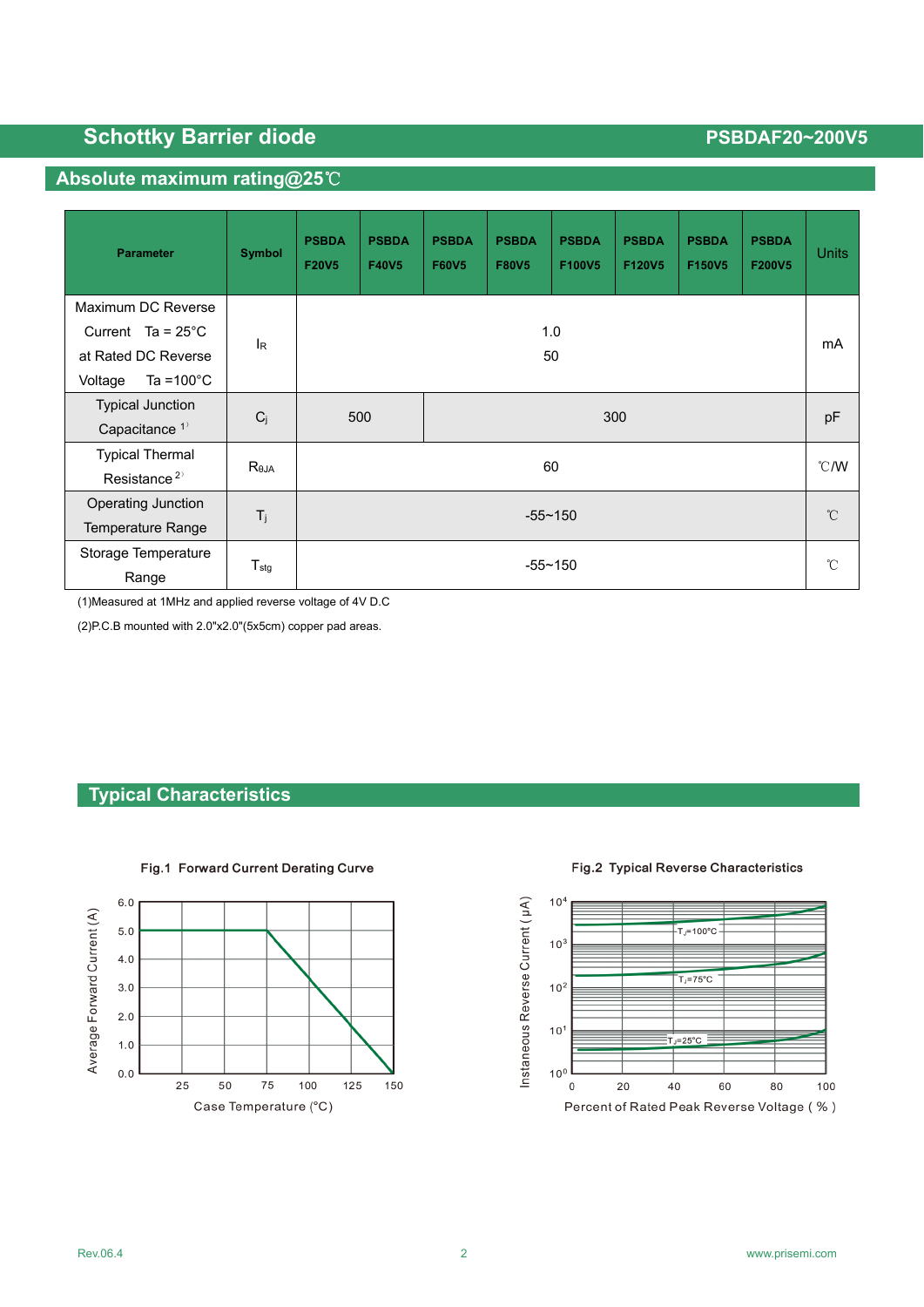## **Schottky Barrier diode PSBDAF20~200V5 PSBDAF20~200V5**

#### Fig.3 Typical Forward Characteristic

Fig.4 Typical Junction Capacitance



### **Solder Reflow Recommendation**



Remark: Pb free for 260℃; Pb for 245℃.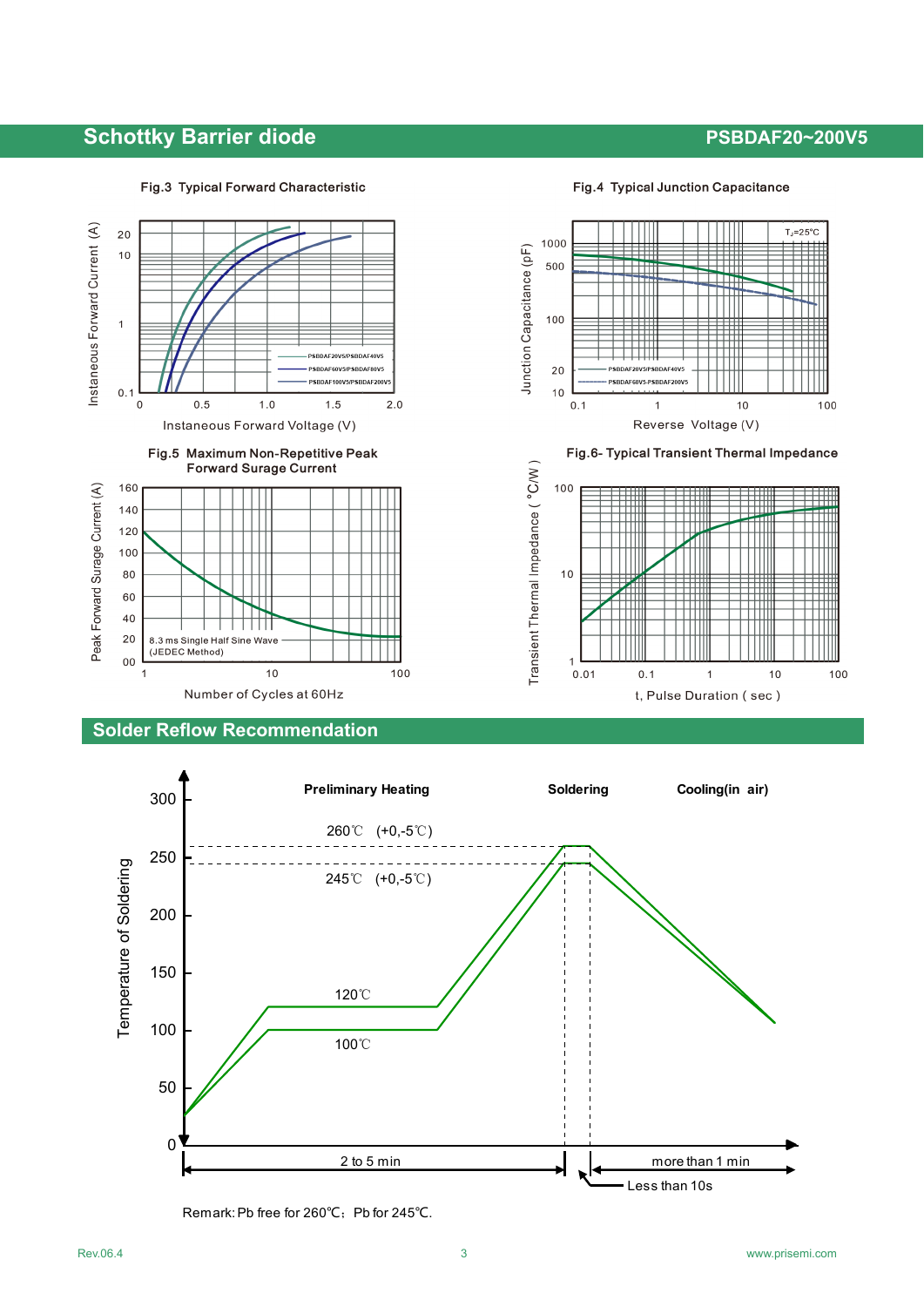# **Schottky Barrier diode PSBDAF20~200V5 PSBDAF20~200V5**

## **Product dimension (SMAF)**





Top View



**Bottom View** 

| <b>UNIT</b> |     | A   | С    | D   | Ε   | e   | g   | $H_E$ |             |
|-------------|-----|-----|------|-----|-----|-----|-----|-------|-------------|
| mm          | max | 1.3 | 0.23 | 3.7 | 2.7 | 1.6 | 1.3 | 4.9   |             |
|             | min | 0.9 | 0.18 | 3.3 | 2.4 | 1.3 | 1.0 | 4.4   | $7^{\circ}$ |
| mil         | max | 51  | 9.1  | 146 | 106 | 63  | 51  | 193   |             |
|             | min | 35  | 7.1  | 130 | 94  | 51  | 39  | 173   |             |

# The recommended mounting pad size



## **Ordering information**

| <b>Device</b>  | Package        | <b>Shipping</b>   |
|----------------|----------------|-------------------|
| PSBDAF20~200V5 | SMAF (Pb-Free) | 3000/ Tape & Reel |